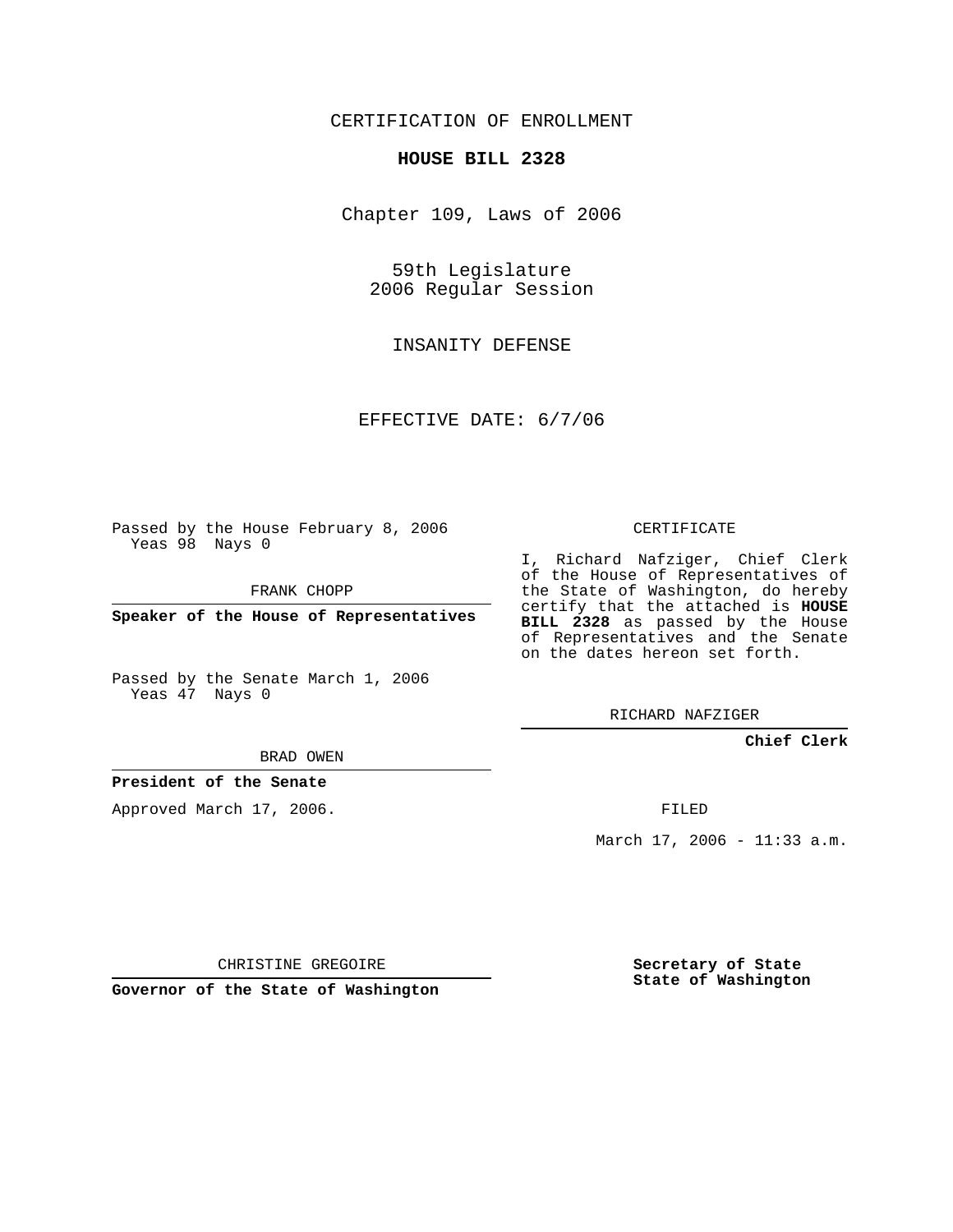## **HOUSE BILL 2328** \_\_\_\_\_\_\_\_\_\_\_\_\_\_\_\_\_\_\_\_\_\_\_\_\_\_\_\_\_\_\_\_\_\_\_\_\_\_\_\_\_\_\_\_\_

\_\_\_\_\_\_\_\_\_\_\_\_\_\_\_\_\_\_\_\_\_\_\_\_\_\_\_\_\_\_\_\_\_\_\_\_\_\_\_\_\_\_\_\_\_

Passed Legislature - 2006 Regular Session

**State of Washington 59th Legislature 2005 Regular Session By** Representatives Lantz and Priest

Read first time 04/18/2005. Referred to Committee on Judiciary.

 AN ACT Relating to the insanity defense; amending RCW 10.77.020; and creating a new section.

BE IT ENACTED BY THE LEGISLATURE OF THE STATE OF WASHINGTON:

 **Sec. 1.** RCW 10.77.020 and 1998 c 297 s 30 are each amended to read as follows:

 (1) At any and all stages of the proceedings pursuant to this chapter, any person subject to the provisions of this chapter shall be entitled to the assistance of counsel, and if the person is indigent the court shall appoint counsel to assist him or her. A person may waive his or her right to counsel; but such waiver shall only be effective if a court makes a specific finding that he or she is or was competent to so waive. In making such findings, the court shall be guided but not limited by the following standards: Whether the person attempting to waive the assistance of counsel, does so understanding:

(a) The nature of the charges;

(b) The statutory offense included within them;

(c) The range of allowable punishments thereunder;

 (d) Possible defenses to the charges and circumstances in mitigation thereof; and